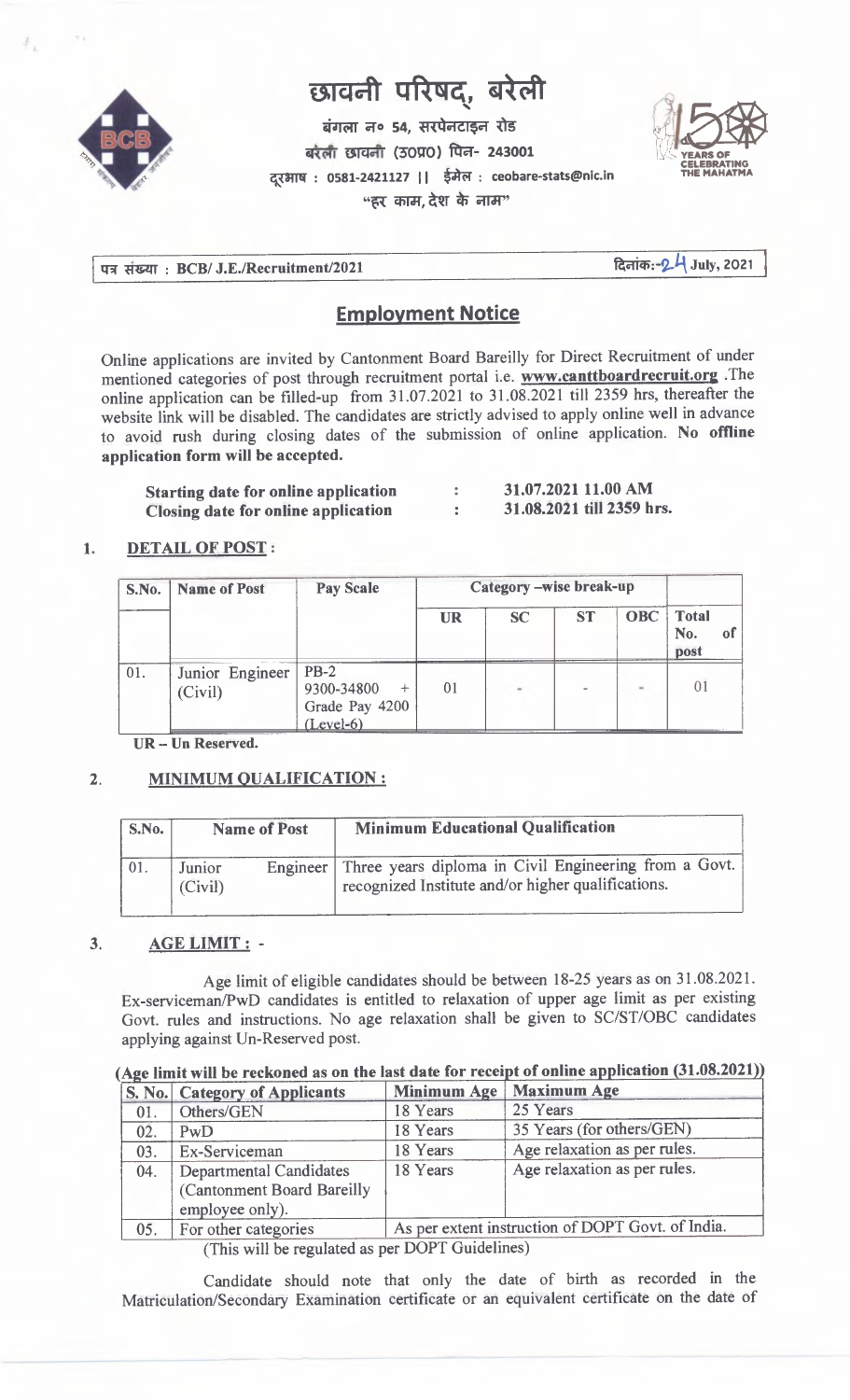submission of application will be accepted by the Cantonment Board Bareilly, and no subsequent request for its change will be considered or granted.

#### **4. MODE OF SELECTION :**

The question paper for written test will be set only in English/Hindi and the questions will be of Objective type. Answer to the questions will have to be marked on OMR sheet. There are no Negative marks for wrong answers.

| S.No.         | Name of post            | <b>Written Test</b> |
|---------------|-------------------------|---------------------|
| $\cdot$ U I . | Junior Engineer (Civil) | Yes                 |
|               |                         |                     |

## **5. EXAMINATION FEE :**

**Examination fee is to be paid through online payment mode only.** The Examination fee Rs. 500/- should be paid at the time of submitting the online application for this recruitment :-

| <b>S.No.</b> | Category                  | <b>Concession</b>     | <b>Condition</b>                                                                          |
|--------------|---------------------------|-----------------------|-------------------------------------------------------------------------------------------|
| 01.          | <b>SC/ST/OBC</b> category | <b>Full Exemption</b> | Proof of cast certificate issued by<br>Competent Authority.                               |
| 02.          | PwD category              | <b>Full Exemption</b> | For Disabled persons, the disability<br>certificate issued by the competent<br>authority. |
| 03.          | Ex-Serviceman             | <b>Full Exemption</b> | Proof of the Ex-serviceman issued<br>by the competent authority.                          |
| 04.          | Transgender               | <b>Full Exemption</b> | Certificate issued by the competent<br>authority.                                         |
| 05.          | Women candidate           | <b>Full Exemption</b> |                                                                                           |

#### **6. MODE OF APPLICATION :**

Online application, Complete in all respect will only be accepted. Application(s) received from any other source shall not be entertained and will be summarily rejected.

| Application                                         |  |  |                                   |  | Commencing date for Submission of online 31.07.2021 11:00 AM |
|-----------------------------------------------------|--|--|-----------------------------------|--|--------------------------------------------------------------|
| Last date of receipt of online application          |  |  | 31.08.2021 2359 hrs.              |  |                                                              |
| Last date to take printout of application submitted |  |  | 31.08.2021                        |  |                                                              |
| Download of Admit Card                              |  |  | To be intimated on website/portal |  |                                                              |

**Note: -** Application which are incomplete in any respect or not accompanied by requisite photographs, Signature, essential qualification or without requisite fee or not properly filled are liable to be summarily rejected. No correspondence in this regard would be entertained by the Cantt Board Bareilly.

#### **7. ADMIT CARD :**

Applications will be scrutinized and only eligible candidates would be intimated online at website/portal **www.canttboardrecruit.org** The Candidates are advised to regularly visit this website for any information or any amendments or updates regarding said recruitment process and time schedule for Written test. Further, the admit card will be generated online for eligible Candidates, which can be downloaded by the candidates. No Admit Card will be sent by post.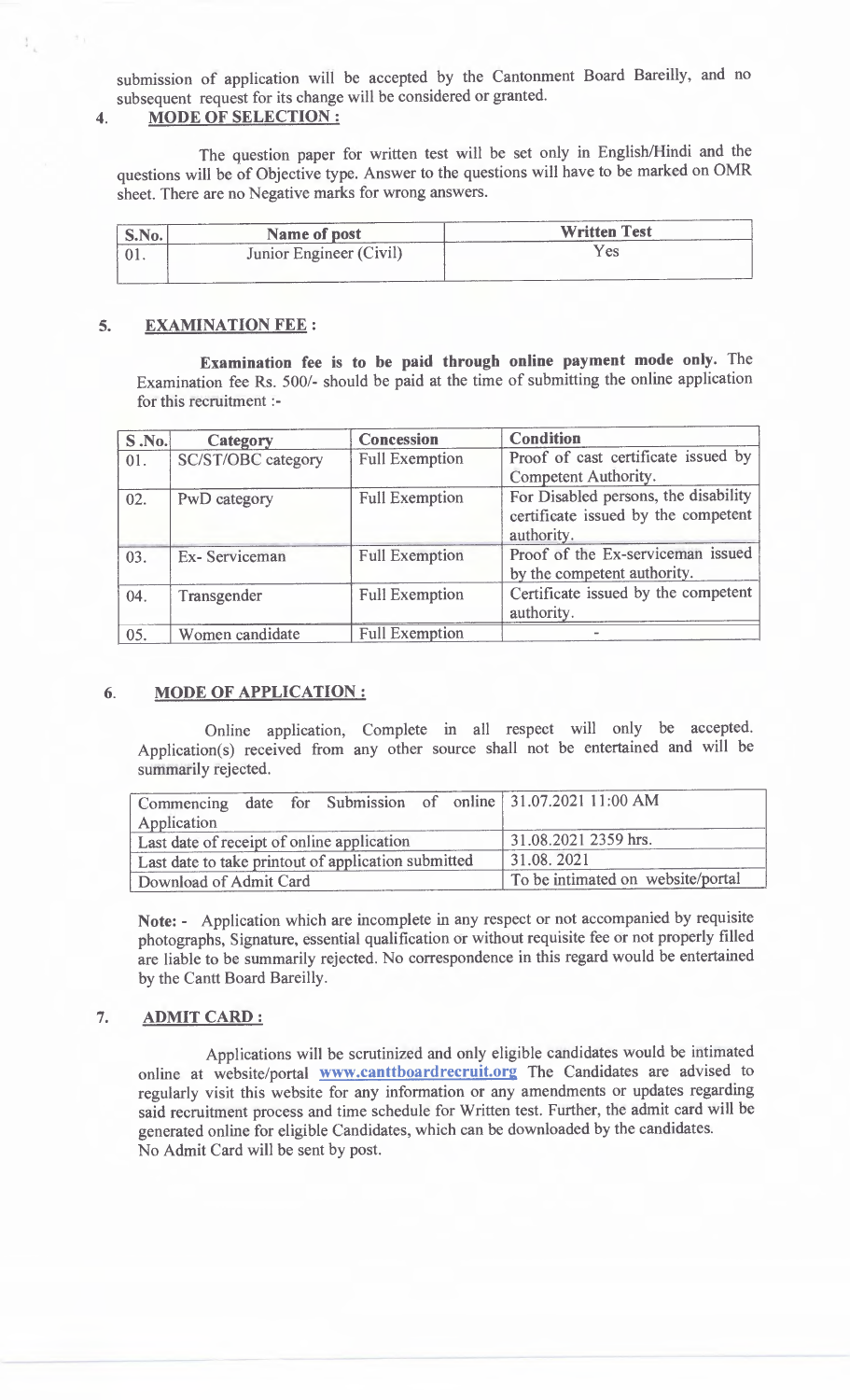# **8. DATE, TIME & VENUE OF WRITTEN TEST FOR THE POST OF JUNIOR ENGINEER (CIVIL) :**

Date, Time & Venue of Written test will be intimated on our website/Admit card **www.canttboardrecruit.org** in due course of time.

| Last date of submission of online application | 31.08.2021 2359 hrs.                |
|-----------------------------------------------|-------------------------------------|
| Date/Time/Venue of Examination                | The date/time/venue of written test |
|                                               | be intimated through<br>will        |
|                                               | www.canttboardrecruit.org           |

#### **9. ELIGIBILITY CRITERIA :**

- (a) The candidate must be a citizen of India.
- (b) The candidate must fulfill the educational qualification, age and other requirements as mentioned in this advertisement.
- (c) The cut —off date for age will be the closing date of application.
- (d) If there are more than two candidates in the same category having equal marks in the merit list, the candidate older in age will get preference.
- (e) The appointment authority shall draw a reserve panel/waiting list in addition to the number of candidates selected as per the notified vacancies. The reserve panel/waiting list shall be valid for a period of one year from the date of declaration of result and the vacancies arising due to non-acceptance of the offer of appointment, candidates not joining the post after acceptance of appointment or the candidates not being found eligible for appointment after verification of documents/certificates or due to resignation of selected candidates(s) within one year of joining the post, shall be filled-up from this reserve panel/waiting list.
- **(1)** Candidates may not apply for more than one application.

#### **10. DOCUMENTS REQUIRED AT THE TIME OF SCRUTINY OF DOCUMENTS ALONG WITH ONLINE GENERATED APPLICATION :**

After considering the merit list the shortlisted candidate will be called for verification/scrutiny of documents. The following original Documents/certificates and one set of self-attested copies, along with hard copy of print out of online application, are to be produced at that time :-

The original Documents as mentioned below of the shortlisted candidates, will be checked & verified at Cantt Board Office Bareilly Cantt and further, the appointing authority will undertake an exercise of verification of character and antecedents of the Candidates.

The appointment will be provisional and subject to verification of Character and antecedents of the Candidate. Photocopies of following self-attested documents should accompany the application forms:

- (a) Computer generated Application form duly signed by the candidate.
- (b) Certificate of date of birth.
- (c) Two latest color passport size photographs.
- (d) Original Certificate of requisite academic qualification.
- (e) Original Certificate of physical handicap/ Transgender/Ex-service man issued by the Competent Authority. (if Applicable)

Candidates must carry the originals & photo copies of all the above documents for verification while appearing for scrutiny of documents.

It may be noted that documents verification is just another stage in the selection process. Merely being called for verification of documents does not indicate that his/her name will also appear in the final merit list. Candidature of candidate may be cancelled at any stage of recruitment in case violation of necessary instruction/conditions/eligibility. Decision of the competent appointing authority would be final with regard to all matters connected with the recruitment including reserve the right to cancellation of recruitment process at any stage and no correspondence in this regard will be entertained.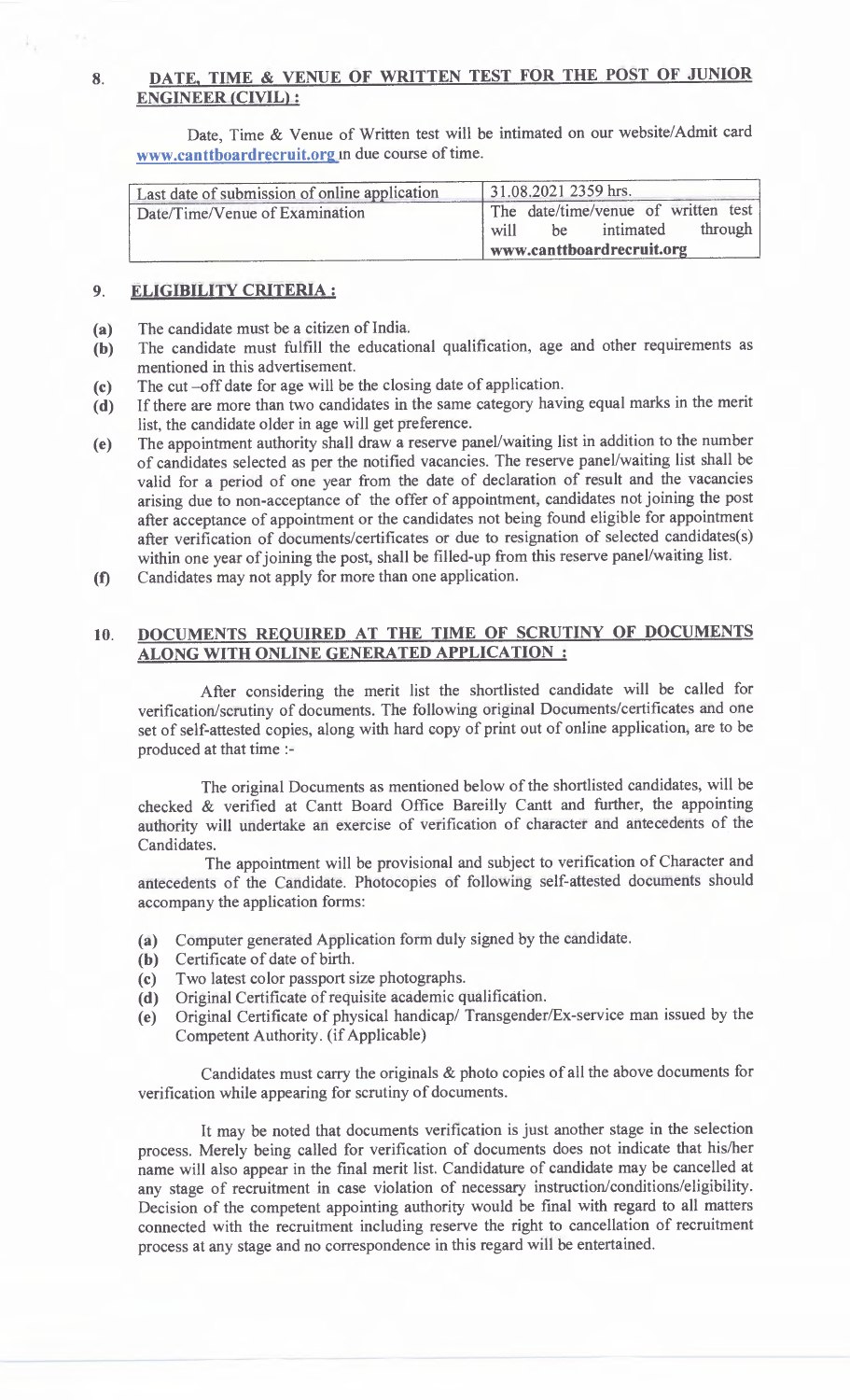#### **11. REJECTION :-**

The following acts/omission would render a candidate/application disqualified/rejected.

- (a) Not meeting Qualifying/Passing the laid down mandatory educational qualification/Standards/Tests.
- (b) Furnishing of false, inaccurate or tempered information.
- (c) Obtaining support for his/her candidature through unfair means.
- (d) Impersonation by any person.
- (e) Making statements which are incorrect or false or suppressing material information.
- (f) Resorting to any other irregular or improper means in connection with his/her candidature for the selection.
- (g) Improper/incomplete filling of application form.
- (h) More than one application submitted for the same post.
- (i) Recommendation of any kind will be a disqualification for the post.

#### **12. SELECTION WILL ALSO BE SUBJECT TO THE FOLLOWING CONDITIONS :**

- (a) Medical fitness Test.
- (b) Verification of Character and Antecedents.
- (c) Verification of Educational qualification certificate.
- (d) Verification of all other Certificates/documents from issuing authority.

#### 13 **HOW TO APPLY ONLINE FOR THE POST**

- **(a)** Before applying, the candidates are advised to go through this advertisement carefully in detail for determining their eligibility as per laid down criteria for the post.
- **(b)** Candidates are required to apply ONLINE at **www.canttboardrecruit.org,** no other means/mode of application will be accepted. Candidates are required to have valid e-mail identification and active mobile number and there should not be any change till the time recruitment procedure is complete.
- (c) Before starting the filling up of online application, the candidate must have his/her photograph and signature duly scanned in the jpg format.
- **(d)** The admission at all the stages of the examination will be purely provisional subject to satisfying the prescribed eligibility conditions.
- **(e)** For submission of application, visit the website/portal at **www.canttboardrecruit.org** click on New User Registration.
	- (i) Select Bareilly from drop down option in the Cantt Board.
	- (ii) Select the Post to apply from the drop down option.
	- (iii) Enter your mobile number (working) and click to get OTP.
	- (iv) You will receive the OTP on your mobile.
	- (v) Thereafter, fill the OTP and validation code **(CAPTCHA)** and click on submit.
- **(f)** The procedure/steps for filling up of applications online is briefed below :

**STEP 1 - Submission of application details.** 

**STEP 2 -** Uploading of scanned Photograph and signature.

**STEP 3** - Payment of application fee online (If applicable).

- (g) The application shall be treated complete only if all the three mandatory Steps (Step-1, Step-2 and Step-3) are completed successfully.
- **(h)** Applicant can view the Application details from the already registered user section available on the home page by providing application number and Email ID. Applicant is required to ensure that photograph and signature is visible and fee status changed to paid otherwise application will be treated as incomplete and summarily rejected.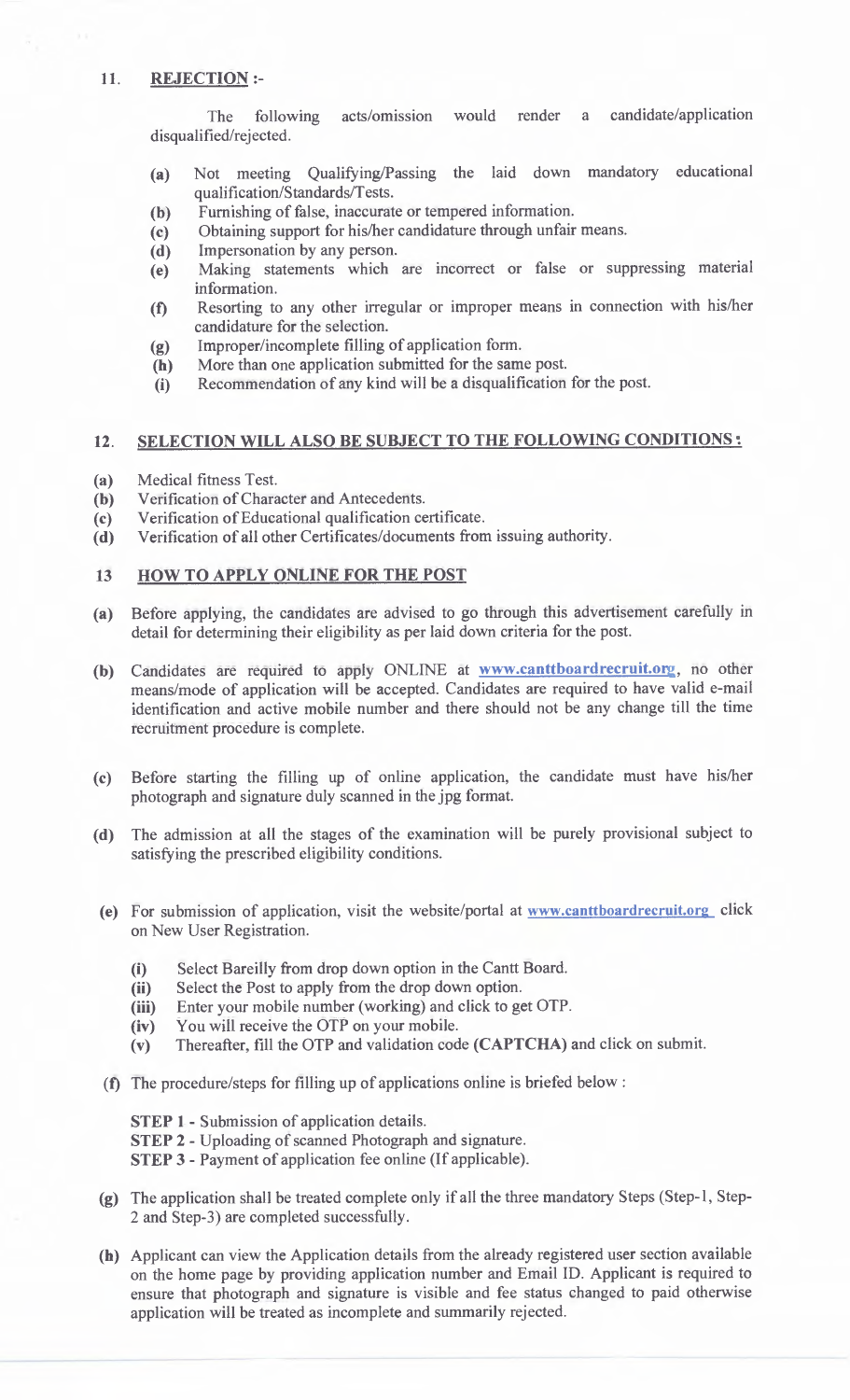- (i) Checklist : Following document(s) should be kept handy before applying online: 1. Credit Card/Debit Card/Bank Details.
	- 2. Scanned image of photograph (JPG format, size between 20-40 KB)
	- 3. Scanned image of Signature (JPG format, size between 10-20 KB)
- **(j)** The vacancies advertised are provisional and likely to be permanent. Decision of the Competent Authority would be final with regards to all matters connected with the Recruitment including cancellation of Recruitment process at any stage and no Correspondence in this regard will be entertained.
- **(k)** After submitting the online application, the candidate are required to preserve the print out of the finally submitting Online Application for the post applied for.
- The Candidates are advised to submit the online application well in advance without waiting (I) for closing date.
- (m) Neither the print out nor any document should be sent to this office while applying for the post.
- (n) Application should avoid submitting multiple application for said post.
- (o) Cantonment Board Bareilly shall not be responsible in any delay/problem/error due to link failure/internet problem, server failure or any technical error etc. in respect of any stage/step of submission of online application.

#### **14. IMPORTANT INSTRUCTION :**

- (a) The decision of Appointing Authority in all matters relating to acceptance or rejection of an application, eligibility/suitability of a candidate shall be final and binding for all the candidates.
- (b) The candidates should have a valid email ID and a working mobile number for applying for the examination. The applicants are advised not to change the email ID or Mobile number during the process of recruitment. They are also advised not to give mobile number/email ID of any unknown person to avoid any complication.
- (c) After the examination details regarding marks obtained by each candidate will be put up on the website of the Cantonment Board, Bareilly Cantt https://bareilly.cantt.gov.in as well as recruitment portal www.canttboardrecruit.org
- (d) The applicant can login at any time on website/portal i.e. www.canttboardrecruit.org using his/her application number at any time to check any update regarding the examinations.
- (e) The admit cards of provisionally eligible candidates will be uploaded on the website **www.canttboardrecruit.org** The candidates will have to download the admit cards from there only as no hard copy of admit card will be sent to the applicants by post or by email.
- **(I)** Any doubts/ clarifications regarding the application can be cleared from the office of the Cantonment Board Bareilly on any working day between working hours.
- (g) The candidates are advised to visit the website regularly to be in touch with information/updating regarding the examination.
- (h) Any corrigendum/changes/clarification regarding the examination will only be notified through the website **www.canttboardrecruit.org** and no other medium of giving information to candidates will be incorporated.
- (i) The exact date of the Written Test will be updated through the website **www.canttboardrecruit.org** The candidates are advised to check the website regularly.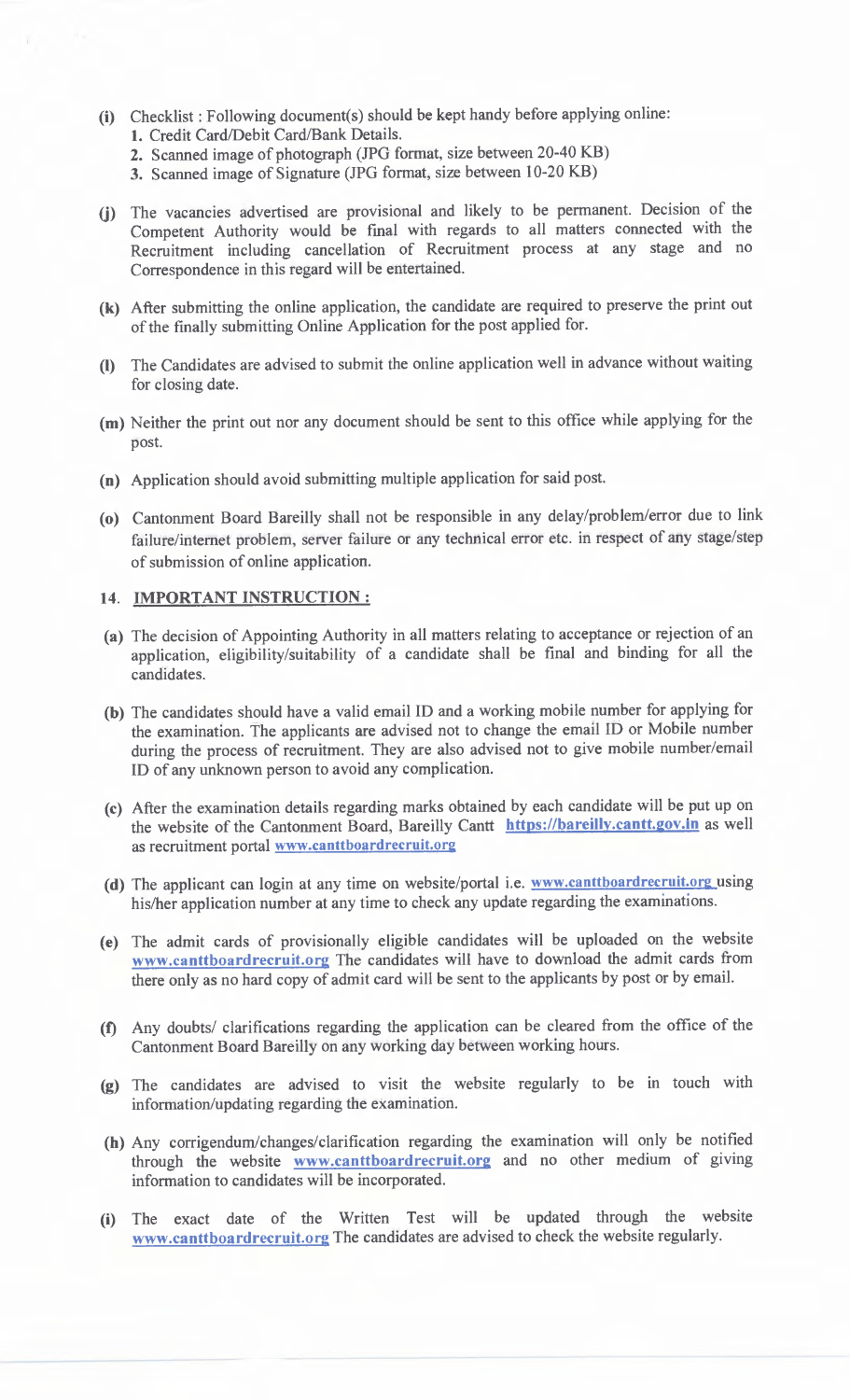#### 15. GENERAL INSTRUCTION FOR CANDIDATES :

- (a) The appointing authority makes provisional selection of the candidates on the basis of information provided in the application and documents/certificates provided by the candidate at the time of scrutiny and subsequently, the Appointing Authority verifies and satisfies itself about the authenticity of documents/certificates and eligibility as per the Recruitment Rules before finally appointing the candidates. Therefore the provisional selection of a candidate confers on him/her no right of appointment unless the Appointing Authority is satisfied after such inquiry as may be considered necessary that the candidate is suitable in all respect appointment to the post.
- (b) The services of the appointed candidate/person will be governed under Cantt Fund Servant Rules 1937, Cantonment Act, 2006 and National Pension Scheme (NPS) as applicable to Cantonment Boards. Any other law/rules as amended from time to time by the Competent Authority are applicable to Cantonment Board employees. Pension rules as amended from time to time by the Central Govt. are applicable to employees of Cantt Boards.
- (c) The candidate should not have been convicted by any court of law. Also no Disciplinary/ Vigilance case should be contemplated/pending against the candidates already service in Govt. Organizations.
- (d) The appointing authority reserves the right to reject the candidature of any ineligible candidate at any stage of recruitment.
- (e) The applicant can apply through Online portal only. No application will be entertained after closing date. Administration will not be responsible for any server failure.
- (f) The appointment is provisional for a period of 2 years (i.e. on probation) & thereafter permanent subject to satisfactory service.
- (g) The appointing authority reserves the right to cancel a part of or entire process of examination or a part of it due to administrative reason(s) and in case of unfair means, cheating or other irregularities/malpractice noticed by the appointing authority. The appointing authority reserves the right to cancel or set up a new examination centre and divert the candidates to appear at the examination centre if required.
- (h) Department reserves the right to postponed/cancel/suspend/terminate the recruitment process without any prior notice/assigning any reason at any stage. No correspondence would be entertained in this regard.
- (i) No correspondence in regard to the appointment will be entertained.
- (i) No representation on any grounds for non-appearance for the written test by the candidates will be entertained and his/her candidature will not considered in such an eventuality.
- **(k)** TA/DA will not be admissible for attending tests.
- **(I)** The candidates should note that their admission to the written test will be purely provisional based on the information given by them in the application form. This will be subject to verification of all the eligibility conditions by the Competent Authority.
- (m) The appointing authority reserves the right to cancel any centre of exam and ask the candidates of that centre appear at another centre. No request for change in date, time and centre of exam will be accepted under any circumstances.
- (n) The Candidature of the candidate to the written test is entirely provisional and subject to the outcome of any direct/decision/order/pronouncement of court of Law/Competent Authority and mere issue of Admit Card or appearance of Examination does not entitle him/her to any claim for the post.
- (o) The candidates should scrupulously follow the instructions given by the Centre in change, invigilators and all examination functionaries at every stage of exam. If a candidate violates the instructions, his/her candidature will be cancelled.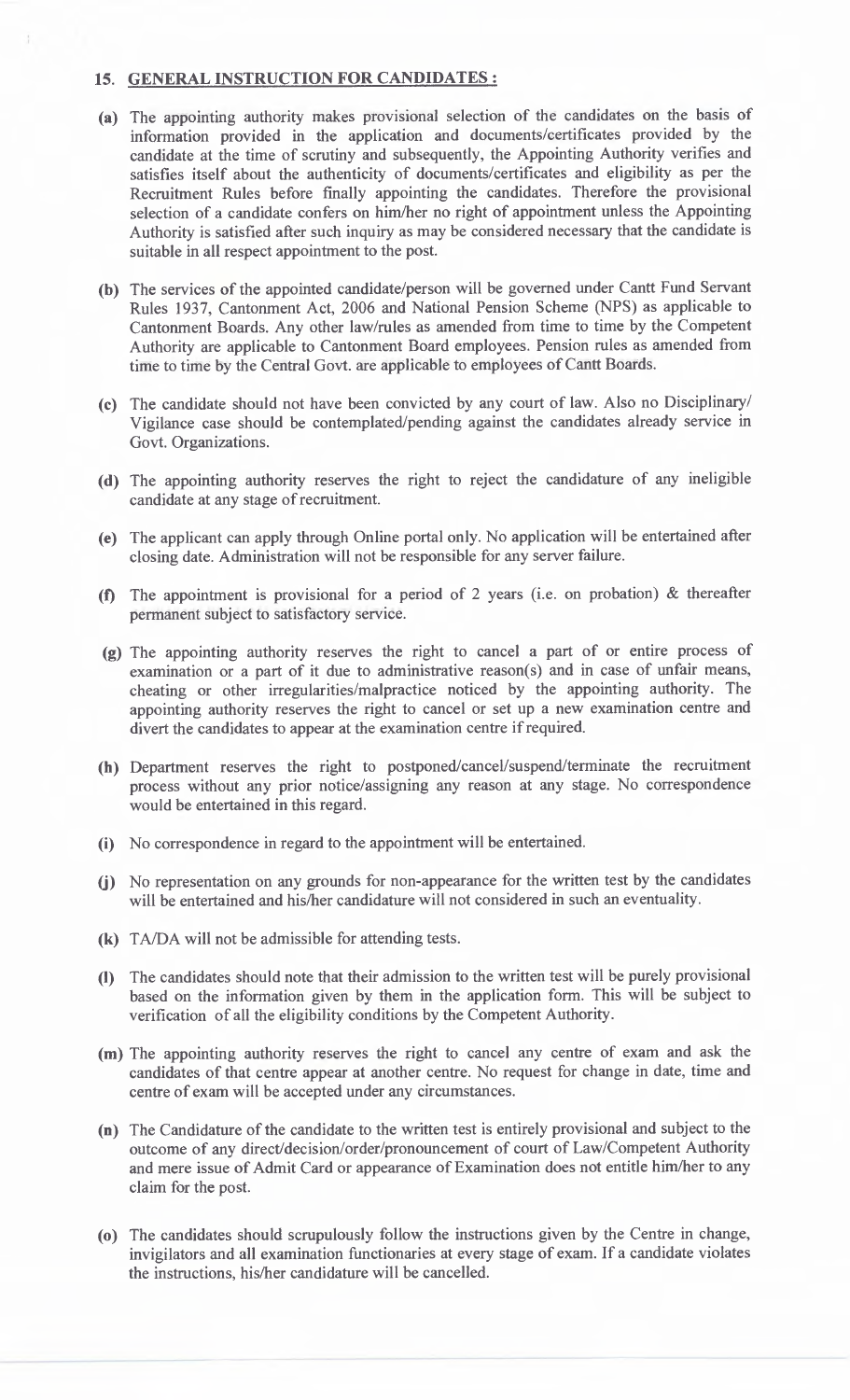- **(p)** The candidate will sign on the Admit Card at the prescribed space in the presence of invigilators. Thereafter, the invigilator will also sign on the Admit Card at the prescribed space. The candidate is also required to sign on the attendance sheet and OMR Sheet in the presence of Invigilator. The invigilator shall also sign on the same at the prescribed space.
- The appointing authority reserves the right to cancel or modify the advertisement or part of (q) it any stage. The number of vacancies is provisional and subject to change (increase or decrease).
- (r) Use of calculator, Laptop, Palmtop, other digital, electronic instrumental/mobile/Cell phone, Paper etc is not allowed. In case of any candidate is found to be in possession of any gadgets/instrument, he/she would be debarred from the examination and legal proceeding can also be initiated against the candidates.
- (s) Candidates are advised not to bring any of the above gadgets in the examination centre as no arrangements for keeping any security of these items would be available at the centers.
- (t) All the applicants are required to be present well in advance time on the dates and venue before the commencement of written test. Any delay in presence will be marked as absent.
- (u) The OMR sheet must be handed over to the invigilator after completion of examination as mentioned therein.
- (v) The OMR sheets will be collected by the invigilator immediately after expiry of prescribed time for examination and will be handed over to the centre in charge.
- (w) After the examination is over, the candidate should hand over the OMR sheet to the invigilator before leaving the examination hall. Any candidate who does not return OMR sheet of if he/she is found attempting to take the OMR sheet paper outside the examination hall. For any inappropriate behavior the appointing authority will take further action against him/her as per rules.
- (x) Candidates are keeping to visit our website **www.canttboardrecruit.org** regularly to check the latest updates, corrigendum, downloading of admit card, time & date schedule for written test and other information regarding recruitment process.
- (y) All the applicants are required to visit our website **www.canttboardrecruit.org** regularly to check the latest updates, corrigendum, downloading of admit card, time & date schedule for written test and other information regarding recruitment process.
- (z) All the applicants are required to be present well in advance time on the date  $\&$  venue before the commencement of written Test for the post of Junior Engineer (Civil). Any delay in the presence of eligible candidates will be marked absent.

# **16. SCHEME AND SYLLABUS FOR WRITTEN EXAMINATION :**

#### **a) Syllabus for Written Examination for Junior Engineer (Civil).**

The question paper shall be of 02 Hours duration of 100 marks consisting of 100 questions of objective type (multiple choice questions) of the respective discipline as well as questions on test of reasoning, quantitative aptitude, general awareness and English language.

| Sr. | <b>Subject</b>                                                                                         | Language      | of<br>No.       | <b>Total Marks</b> |
|-----|--------------------------------------------------------------------------------------------------------|---------------|-----------------|--------------------|
| No. |                                                                                                        |               | <b>Question</b> |                    |
| 01. | Syllabus related to education<br>Civil<br>qualification<br>i.e.<br>engineering/Technical<br>Knowledge. | Hindi/English | 60              | 60                 |
| 02. | $\&$<br>Intelligence<br>General<br>Reasoning                                                           |               | 20              | 20                 |
| 03. | and<br>English<br>Language<br>Comprehension                                                            |               | 10              | 10                 |
| 04. | General Knowledge/Awareness                                                                            |               | 10              | 10                 |
|     |                                                                                                        | Total         | 100             | 100                |